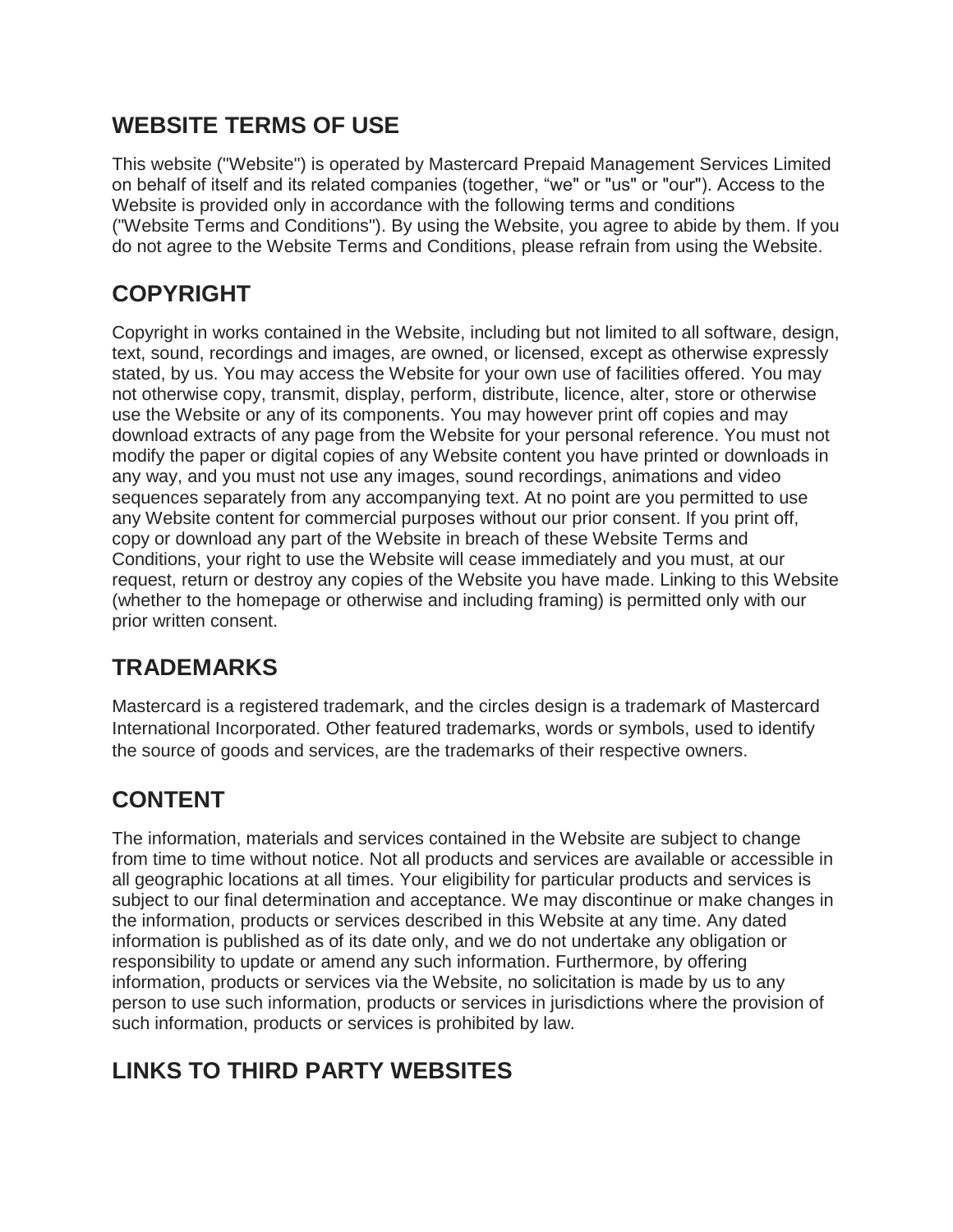Links to third party websites are provided solely as pointers to information on topics or services that may be useful to users of the Website, and we have no control over the content on such other websites. Links to other websites do not imply any responsibility for the opinions, ideas, products, information or services offered at such websites, or any representation regarding the content at such websites. These links are provided to you as a convenience only. You are responsible for complying with the terms of use of those websites. We make no representation or warranty, either express or implied, in relation to the content of any third party websites.

## **PRIVACY AND SECURITY**

Please see our privacy policy which explains how we collect, use and safeguard the personal information of users of this Website. Separate privacy policies may apply to our products and services. Details of these are set out in the relevant terms and conditions for the relevant product.

# **EXCLUSION OF LIABILITY**

All content and services on or available through this Website are provided on an "as is" basis and we do not make any representation or give any warranty in respect of the Website or its content. In particular, we do not give any warranty as to the accuracy, suitability, reliability, completeness, performance, fitness, freedom from viruses or timeliness of the content or services contained on this Website. Moreover, but without limiting the exclusion, the information services on the Website are intended for use by holiday or business travelers, and should not be used for speculation or investment. In addition, we give no assurances that you will receive the services for which you register.

Except in relation to any agreement entered into between you and us relating to services or goods offered through the Website (which will be governed by the terms for those services or goods), we will not be liable for any damages (including without limitation loss of profit or loss of use) arising out of (i) your use or delay or inability to use the Website, its content or any link to another website, or otherwise arising out of the Website; (ii) if we are unable to perform any of our obligations to you due to any failure of technical systems or for any other reasons beyond our reasonable control, including amongst other things, war, terrorism, government action, natural disaster, and industrial dispute; or (iii) for any damage to your computer equipment as a result of using the Website, arising in contract, tort (including negligence) or otherwise except in the case of our fraudulent misrepresentation or death or personal injury caused by our negligence.

If any provisions of these Website Terms and Conditions, including any disclaimers and limitations, are found to be unlawful or unenforceable then such provisions shall fall away and shall not affect the validity and enforceability of the remaining Terms. This does not affect your statutory rights.

### **VIRUSES, HACKING AND OTHER OFFENCES**

You must not misuse the Website by knowingly introducing viruses, trojans, worms, logic bombs or other material which is malicious or technologically harmful. You must not attempt to gain unauthorised access to the Website, the server on which the Website is stored or